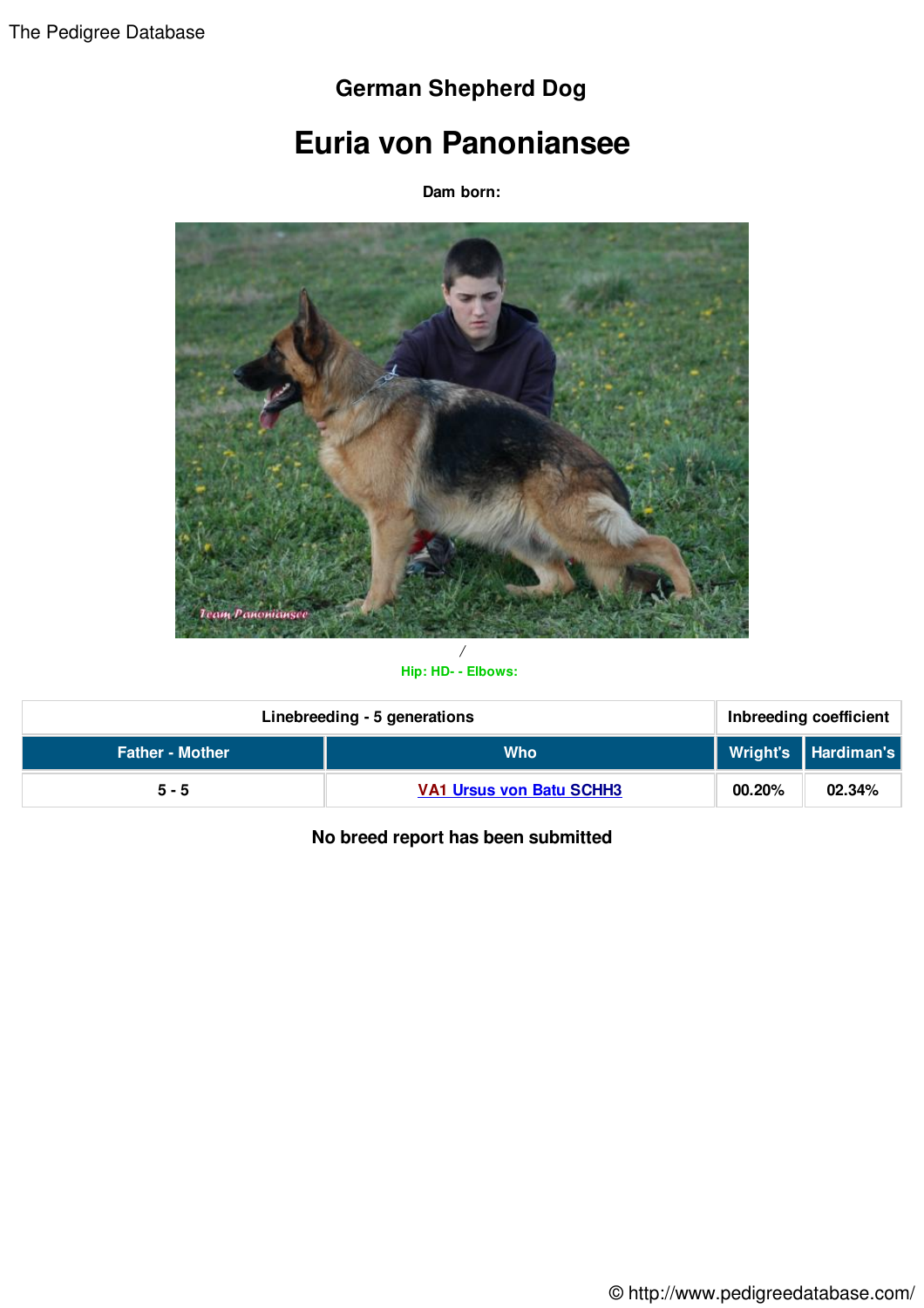The Pedigree Database

## **Pedigree for Euria von Panoniansee**



© http://www.pedigreedatabase.com/